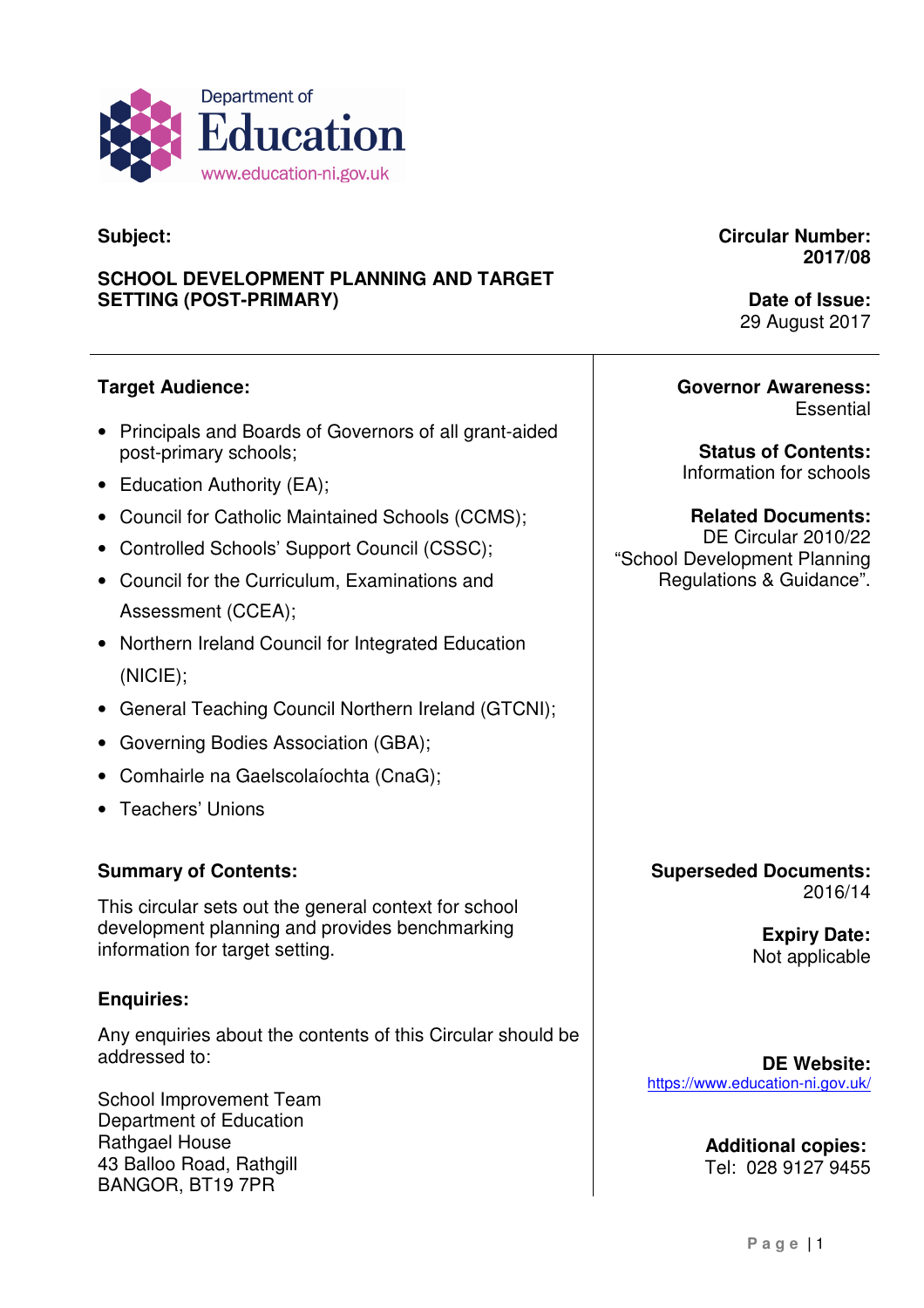### **Performance of the system**

- **1** At a system level we have set ambitious priorities to raise standards and improve educational outcomes for all pupils and specifically for our most disadvantaged pupils. Our long-term targets are published in "Count, Read: Succeed - A Strategy to Improve Outcomes in Literacy and Numeracy", details of these targets and our performance to date are summarised in Annex 1.
- **2** The milestones and targets outlined in Annex 1 are system-level targets and not intended to be reflected directly in school-level targets; rather, each school is required to set its own targets which reflect the particular circumstances of that school. Of key importance however is the requirement for schools to set and achieve challenging targets which firstly support individual attainment, but also make a positive contribution to system-level performance.
- **3** Each school needs to play its part in raising standards. As outlined in our school improvement policy, Every School a Good School, schools themselves are best placed to identify areas for improvement and to implement changes that can bring about better outcomes for their pupils. Effective school development planning, robust target-setting and evaluation of progress will make a significant contribution to achieving this.

### **School Development Planning**

- brings together the school's priorities, the main actions that will be taken to raise standards, the resources dedicated to these actions, the training required to support delivery and the key outcomes to be achieved. **4** The School Development Plan (SDP) is the school's strategic plan for improvement. It
- set out the detailed requirements relating to the preparation of SDPs and the matters they should include. The Regulations and Guidance on School Development Planning are available on the Department's website; https://www.education-ni.gov.uk/articles/school **5** The Education (School Development Planning) Regulations (Northern Ireland) 2010 development-planning.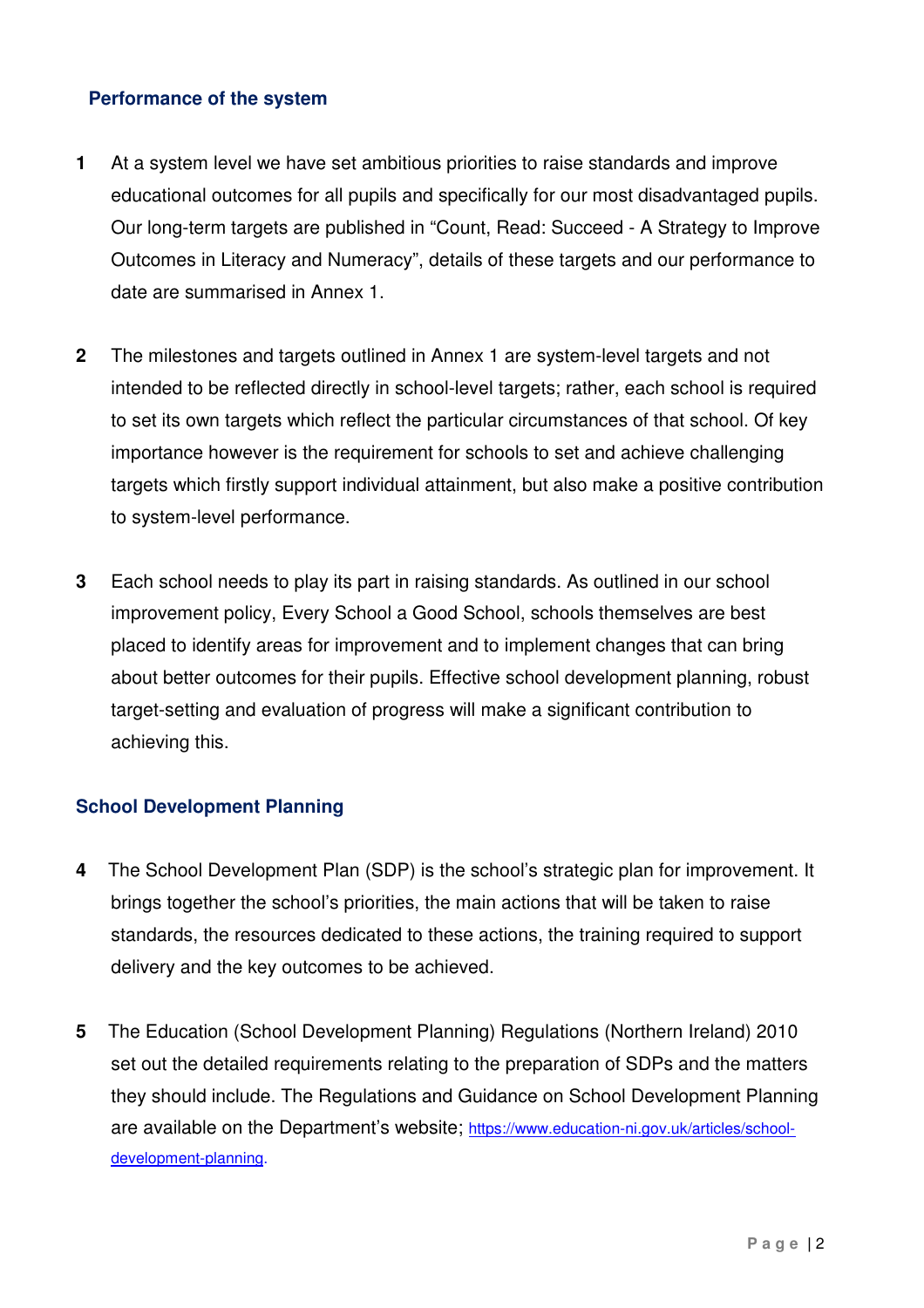- **6** Schools are required to submit a copy of their School Development Plan to the Education Authority and, in the case of Catholic maintained schools, to CCMS.
- **7** As part of the C2k Education Network contract, a School Development Planning tool by Wholeschool is available to all schools. This is an on-line tool which can be used to create a dynamic, rolling, three-year plan. Information about the tool and how your school can activate it can be accessed via C2k Exchange using the following link when logged on in school;

https://www.c2kexchange.net/software/User%20Manuals/Post%20Primary/Wholeschool%20Flyer.pdf

 **8** In addition, Information sheet EN110 available on C2k Exchange provides detail about the School Development Planning tool. Schools can contact the C2k service desk; (0870 6011 666) to have the SDP tool activated.

### **Target Setting**

- literacy and numeracy and targets for pupils with entitlement to free school meals. These targets, and the actions that flow from them, should be included in the School Development Plan. **9** Schools are required to set their own targets for improvement, including targets for
- **10** When setting targets for improvement, schools will wish to take into account a range of factors, including:
	- i) the priorities set out in the School Development Plan;
	- ii) the context within which the school is operating;
	- iii) overall performance and the gap between the highest and lowest achievers and between the most and least disadvantaged pupils; and
	- iv) the prior attainment of each year group.
- **11** Targets need to be challenging, yet achievable, and informed by robust and reliable information. School, class, subject and pupil-level data will inform self-evaluation and help to identify areas where action might be taken to bring about improvement.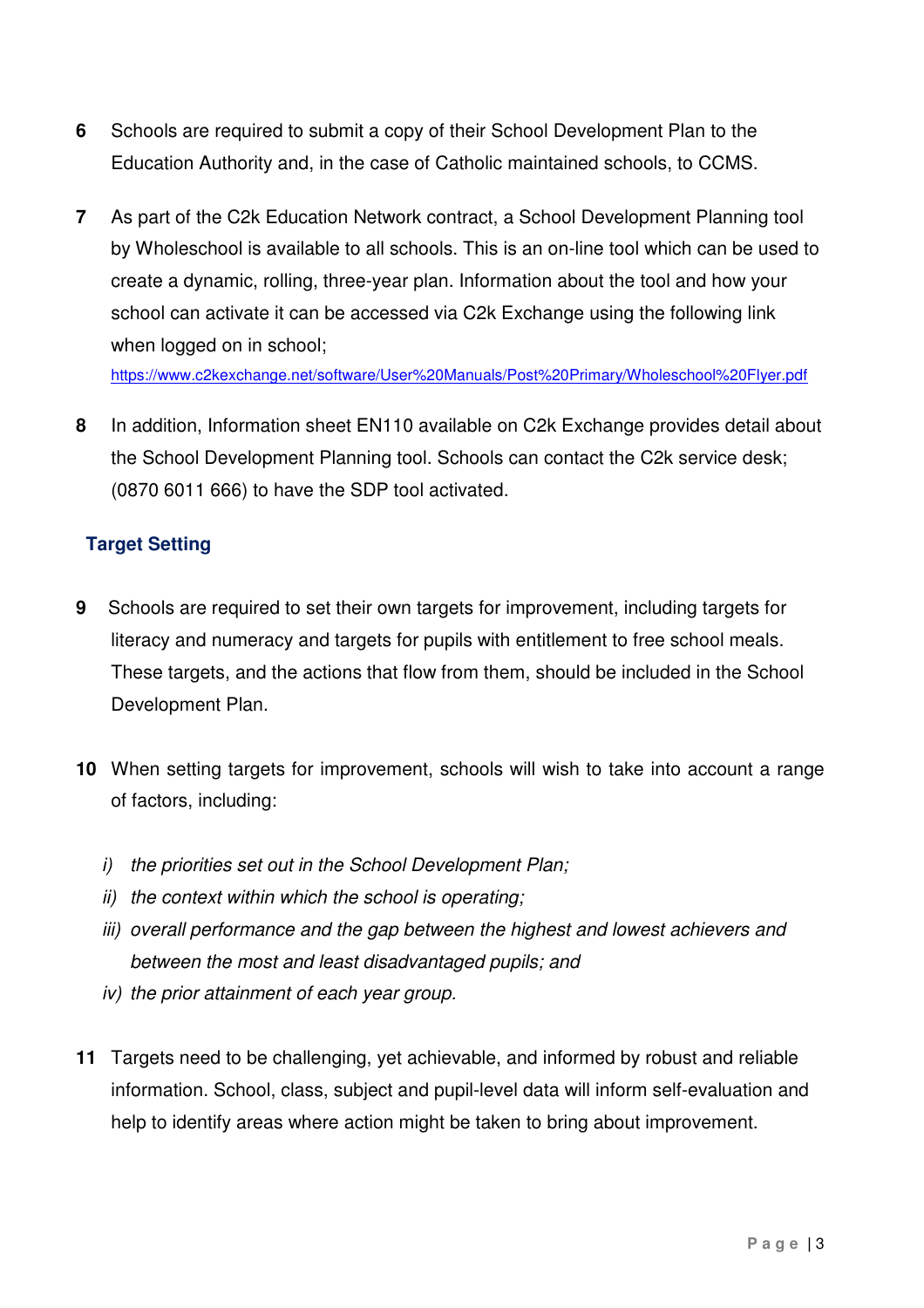- **12** To assess trends and identify priorities for action, schools are encouraged to use the full range of information available to them; this will include data held within the school (including whatever standardised test results, if any, the school uses), the data packs provided to Boards of Governors, information in the Department's statistical bulletins and information provided by the Education Authority and/or CCMS.
- **13** Annex 2 of this circular provides benchmarking data in relation to GCSE and Level 3 attainment in 2016. Please note that the free school meal bands have changed this year. The extension of the criteria for eligibility to free school meal in post primary schools has increased the proportion of children with free school meal entitlement (FSME). The subsequent impact on the proportion of pupils with FSME in each school led to there being very low numbers of schools in the lowest FSM bands used in previous releases of the benchmarking data. As schools might have moved in to different bands and the bands might comprise different schools the changes impact on the ability to make comparisons over time and we would caution against using the data in that way.

### **End of Key Stage 3: Levels of Progression**

### **Calculating the NI averages**

**14** The table below provides Key Stage 3 benchmarking information which you may also wish to use to inform target setting. The averages presented in the table are based on returns from a proportion of schools. Further details of how these have been calculated are available in the Key Stage Assessments: Levels of Progression 2015/16 Methodology Paper; https://www.education-ni.gov.uk/publications/circular-201706 school-development-planning-and-target-setting-primary-key-stage-assessments-levels.

 As they are based on a sample, the average is the best estimate and the actual value may lie between the higher and lower confidence limits provided in the table.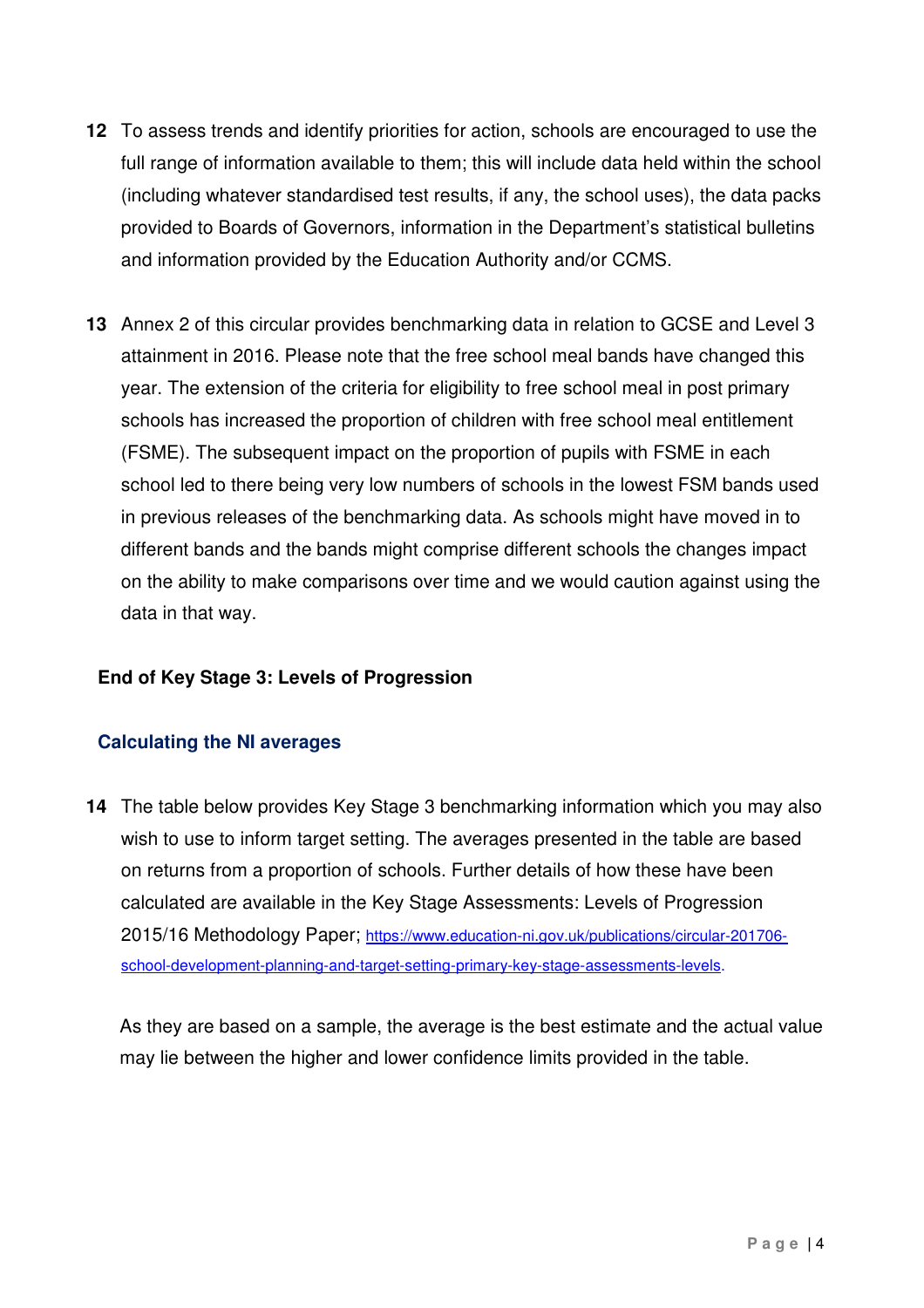### **Table 1: Levels of progression in Communication and Using Maths, NI averages with Confidence Intervals 2015/16**

|              |                                       | 2015/16                        |                 |                 |                 | 2014/15 |                 |
|--------------|---------------------------------------|--------------------------------|-----------------|-----------------|-----------------|---------|-----------------|
|              | % pupils achieving the expected level |                                | <b>Best</b>     | Lower           | <b>Higher</b>   |         | <b>Best</b>     |
|              |                                       |                                | <b>Estimate</b> | <b>Estimate</b> | <b>Estimate</b> |         | <b>Estimate</b> |
|              |                                       | <b>NI Average</b>              |                 |                 |                 |         |                 |
|              | Level 5                               | <b>Communication (English)</b> | 78.2            | 77.5            | 78.9            |         | 74.0            |
|              | or above                              | <b>Using Maths</b>             | 78.7            | 78.0            | 79.4            |         | 77.3            |
| <b>Three</b> |                                       | Grammar:                       |                 |                 |                 |         |                 |
|              |                                       | <b>Communication (English)</b> | 97.6            | 97.2            | 98.0            |         | 98.4            |
| Key Stage    | Level 5                               | <b>Using Maths</b>             | 98.0            | 97.6            | 98.4            |         | 99.7            |
|              |                                       |                                |                 |                 |                 |         |                 |
|              | or above                              | Non-grammar:                   |                 |                 |                 |         |                 |
|              |                                       | <b>Communication (English)</b> | 64.1            | 63.0            | 65.2            |         | 58.5            |
|              |                                       | <b>Using Maths</b>             | 63.6            | 62.5            | 64.7            |         | 63.5            |

#### **Source: CCEA (DE)**

#### **Notes:**

1. Excludes Special and Independent schools.

2. Data have been weighted to account for non-response bias.

 3. The best estimate is the mean figure drawn from the sample. The lower and higher estimates are for the 95% confidence interval. There is 95% certainty that the true population value lies between the lower and higher estimates.

### **The use of end of Key Stage data**

- **15** The primary purpose of the statutory assessment arrangements is as a tool used to raise the quality of the provision for numeracy, literacy and using ICT and to advance the skills of pupils in these crucial cross curricular areas. While schools are required by law to provide information to CCEA on their assessment outcomes in Communication, Using Mathematics and Using ICT (which was introduced in the 2016/17 academic year), it should be recognised that the collation and reporting of end of Key Stage 3 outcomes are a means by which the Department is held to account, as well as a means by which it demonstrates improvement and makes the case for investment in education**.**
- **16** Schools should be assured that end of Key Stage data is not used within the Department to make judgements about the quality of provision at individual school level or as the sole component by ETI to evaluate the value a school adds to a pupil's learning. Indeed, as part of on-going discussions with teaching unions, from 2015/16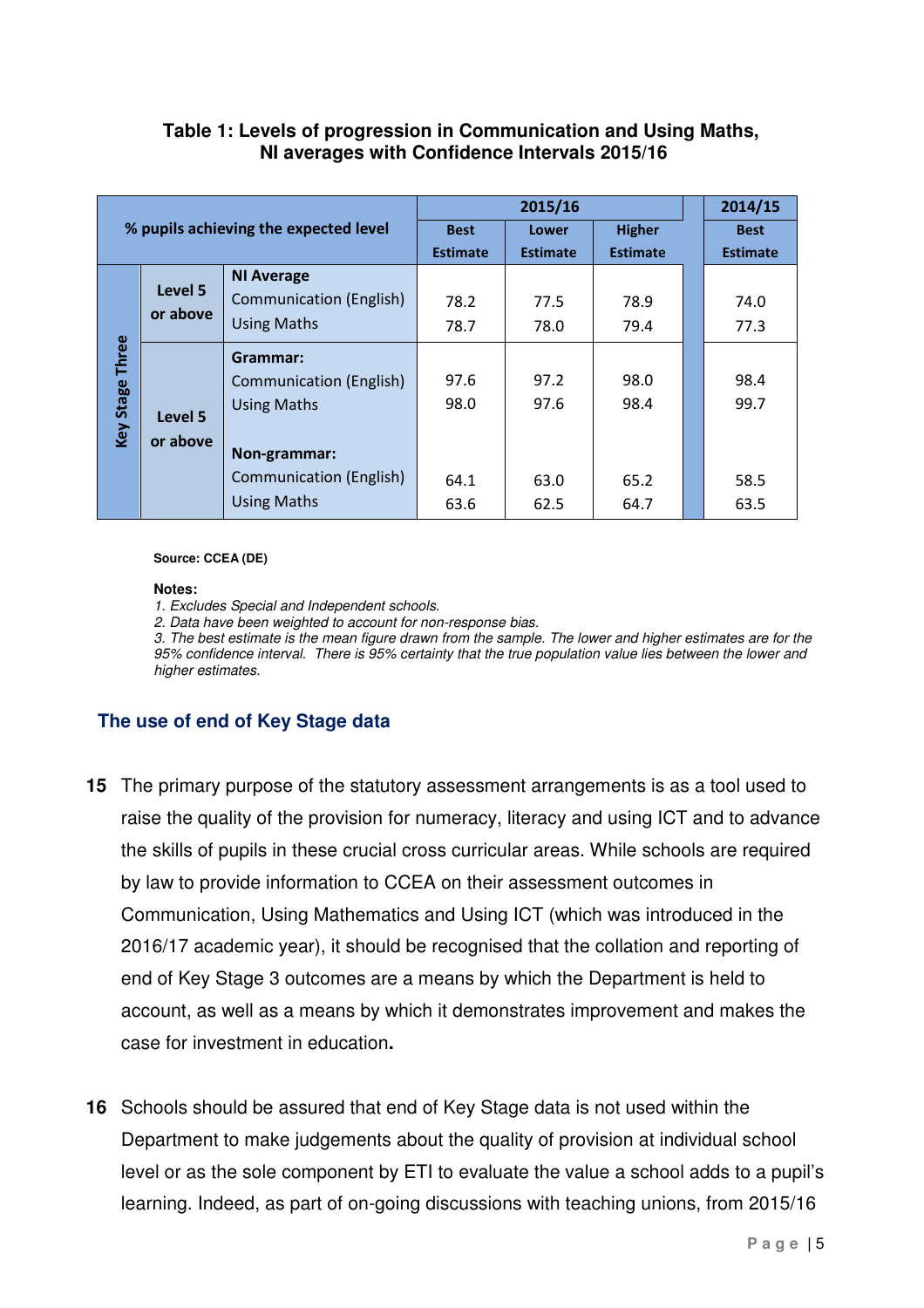(AY) onwards, the Department will **not** hold end of key stage 1, 2 or 3 data at school level.

### **Assessment & Reporting**

- **17** DE Circulars 2015/08 and 2009/15 updated schools on the arrangements relating to assessment and reporting requirements. Schools are required to continue to provide information to CCEA on their assessment outcomes in Communication, Using Maths and Using ICT at the end of Key Stage 3.
- **18** When a pupil moves from one school to another, it is a legal requirement for the school they are leaving to transfer a formal record of the pupil's academic achievements and progress; this must be provided to the principal or Board of Governors of the receiving school within 15 days. In the case of post-primary schools, this should include, though it is not restricted to, outcomes achieved at the end of Key Stage 3, where appropriate (especially where a pupil is transferring to a Senior High School) and achievement in public examinations (i.e. GCSE, GCE AS-and A-level, or equivalent).

### **Contacts regarding this Circular**

- **19** A copy of this circular has been placed on the DE website. Any enquiries about the data or its interpretation should be addressed to **Patricia Wyers, Analytical Services Unit,** telephone number 028 9127 9213.
- **20** Enquiries about any other aspects of this Circular should be addressed to **School Improvement Team,** telephone number 028 9127 9936.

 **School Improvement Team Karen McCullough**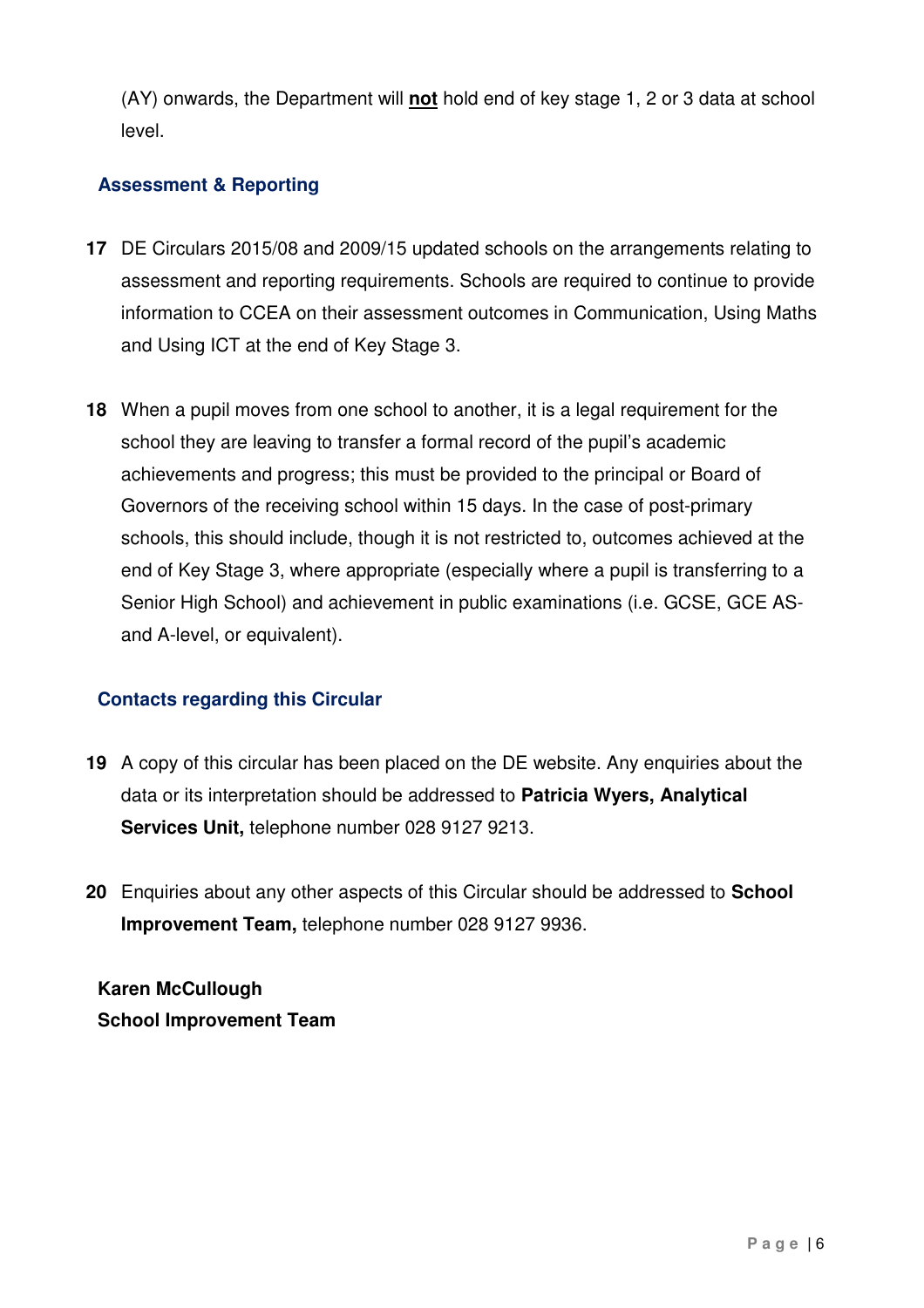# Annex 1

| <b>Actual Performance</b><br><b>Performance and Milestone Targets</b> |         |         |         |         | <b>Milestones</b>    |                       |                       |                       |         |
|-----------------------------------------------------------------------|---------|---------|---------|---------|----------------------|-----------------------|-----------------------|-----------------------|---------|
| Academic year                                                         | 2008/09 | 2009/10 | 2010/11 | 2011/12 | 2012/13 <sup>1</sup> | 2013/14               | 2014/15               | 2015/16               | 2019/20 |
| Key Stage 3 Communication, in Irish (% of pupils                      |         |         |         |         |                      |                       |                       |                       |         |
| at expected level) - pupils educated through the                      | 92.1%   | 98.1%   | 88.1%   | 75.8%   | 75.0%                | $n/a^2$               | n/a <sup>2</sup>      | n/a <sup>2</sup>      | $85%+$  |
| medium of Irish                                                       |         |         |         |         |                      |                       |                       |                       |         |
| Key Stage 3 Communication, in English (% of                           | 78.9%   | 79.4%   | 79.2%   | 79.4%   | 72.2%                | 74.1% <sup>3</sup>    | 74.0% <sup>3</sup>    | $78.2\%$ <sup>3</sup> | $85%+$  |
| pupils at expected level)                                             |         |         |         |         |                      |                       |                       |                       |         |
| Key Stage 3 Using Maths (% of pupils at                               | 77.3%   | 76.7%   | 77.3%   | 77.3%   | 73.9%                | $77.1\%$ <sup>3</sup> | $77.3\%$ <sup>3</sup> | 78.7% <sup>3</sup>    | $85%+$  |
| expected level)                                                       |         |         |         |         |                      |                       |                       |                       |         |
| At least 5 GCSEs A*-C (or equivalent) including                       |         |         |         |         |                      |                       |                       |                       |         |
| <b>GCSEs in Gaeilge, English and Maths - pupils</b>                   |         |         |         |         | 29.3%4               |                       |                       |                       | $70%+$  |
| educated through the medium of Irish                                  |         |         |         |         |                      |                       |                       |                       |         |
| At least 5 GCSEs A*-C (or equivalent) including                       | 58.4%   | 59.0%   |         | 62.0%   |                      |                       |                       | 67.7%                 | $70%+$  |
| <b>GCSEs in English and Maths</b>                                     |         |         | 59.5%   |         | 62.2%                | 63.5%                 | 66.0%                 |                       |         |
| At least 5 GCSEs A*-C (or equivalent) including                       | 63.7%   | 64.7%   | 64.3%   | 67.8%   | 67.0%                | 68.6%                 | 70.5%                 | 72.2%                 | $70%+$  |
| <b>GCSEs in English and Maths - Girls</b>                             |         |         |         |         |                      |                       |                       |                       |         |
| At least 5 GCSEs A*-C (or equivalent) including                       | 53.1%   | 53.4%   | 55.0%   | 56.3%   | 57.5%                | 58.6%                 | 61.6%                 | 63.3%                 | $70%+$  |
| <b>GCSEs in English and Maths - Boys</b>                              |         |         |         |         |                      |                       |                       |                       |         |
| At least 5 GCSEs A*-C (or equivalent) including                       | 29.7%   | 31.3%   | 31.7%   | 34.1%   | 34.9%                | 34.9%                 | 41.3%                 | 44.8%                 | $65%+$  |
| GCSEs in English and Maths – FSME pupils only <sup>5</sup>            |         |         |         |         |                      |                       |                       |                       |         |

Sources: Key Stage Three Assessments (CCEA) and School Leavers Survey (DE)

<sup>1</sup>Levels of Progression were introduced in 2012/13 Academic Year.

<sup>&</sup>lt;sup>2</sup> Due to Industrial Action, too few pupils were assessed in Irish to generate a robust measure for 2013/14, 2014/15 and 2015/16.

<sup>&</sup>lt;sup>3</sup> Due to the effects of Industrial Action, 2013/14, 2014/15 and 2015/16 KS3 averages have been weighted to account for non-response bias. Accordingly, these (best) estimates for

Communication in English and Using Maths are subject to confidence intervals (of +/- 0.8) and (of +/- 1.4) and (of +/- 1.1).

<sup>4</sup> This represents 24 out of 82 pupils achieving this measure.

<sup>&</sup>lt;sup>5</sup> Criteria for entitlement to Free School Meals in Post-primary changed in 2014/15 and consideration will be given to this target.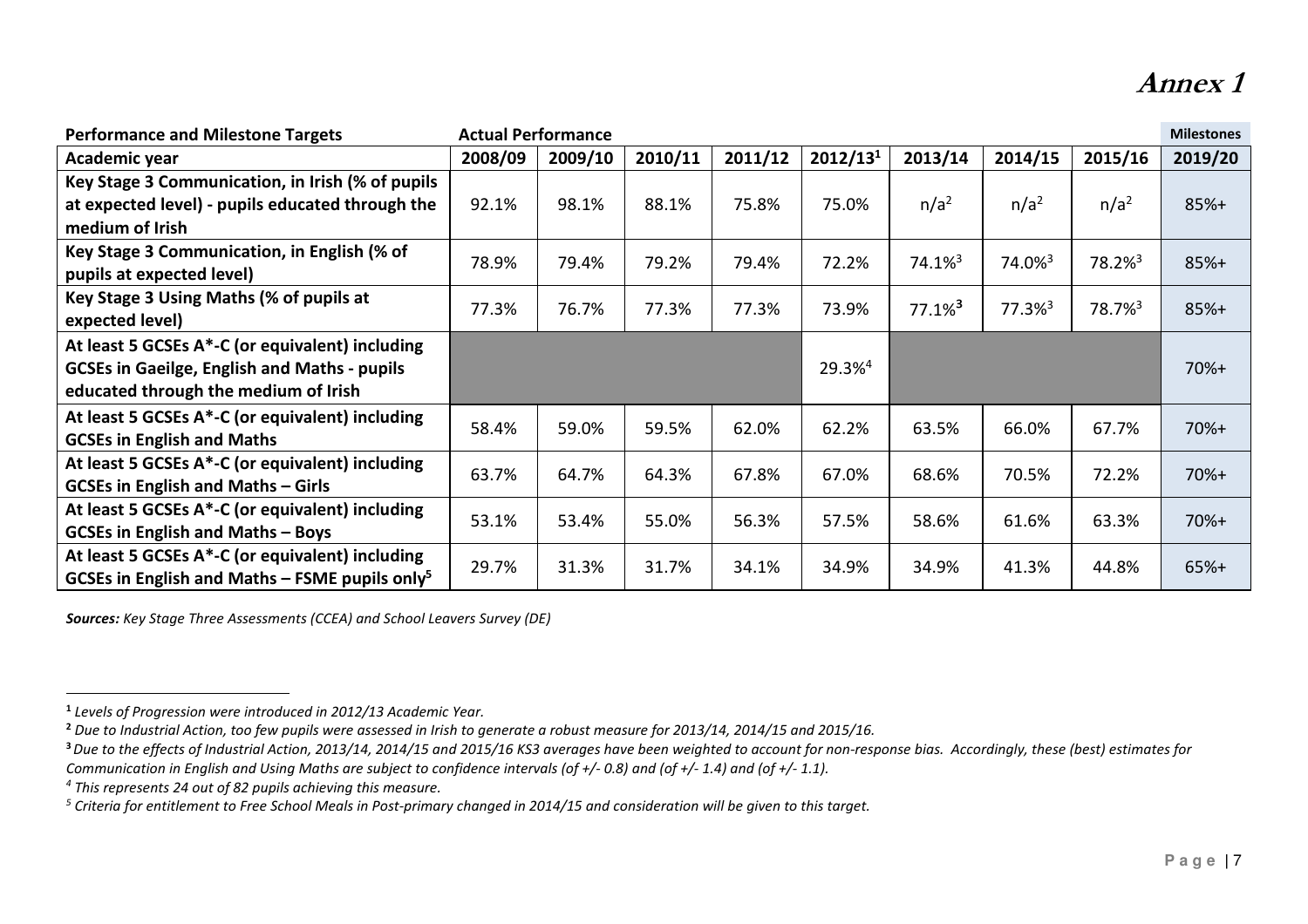Annex 2

# BENCHMARKING DATA

# GCSE & Level 3 Post-primary Schools

# 2015/16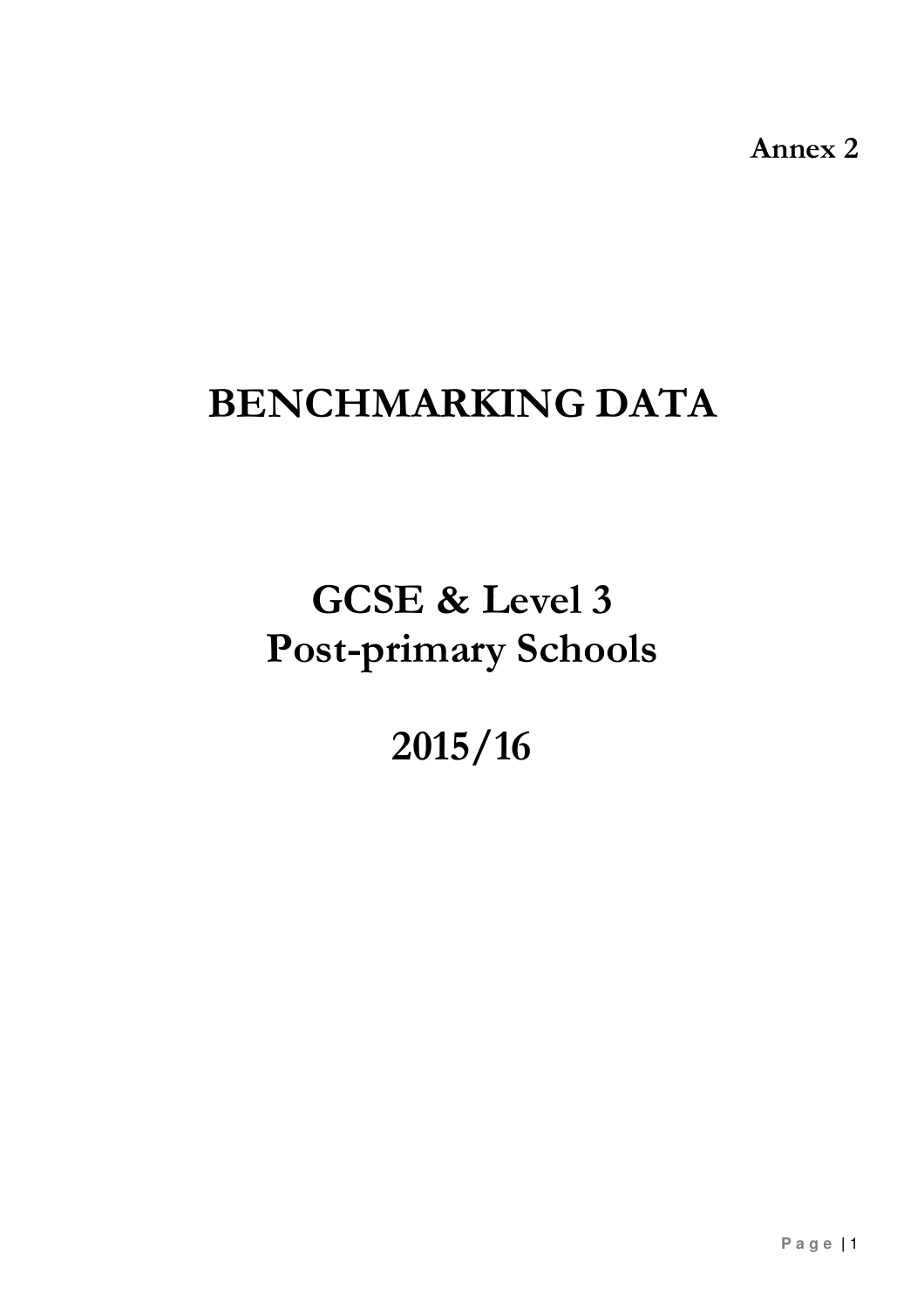# INDEX

| <b>Tables</b>                     | Page No. |
|-----------------------------------|----------|
| Northern Ireland averages 2015/16 |          |
| <b>All Pupils</b>                 | 3        |
| <b>FSME Pupils</b>                | 4        |
| Non FSME Pupils                   | 5        |
| <b>Free School Meal Band</b>      |          |
| <b>Grammar Schools</b>            | 6        |
| Non-grammar Schools               | 7        |
| <b>Benchmarking Quartiles</b>     |          |
| Guidance                          | 8        |
| <b>Grammar Schools</b>            | 10       |
| Non-grammar Schools               | 11       |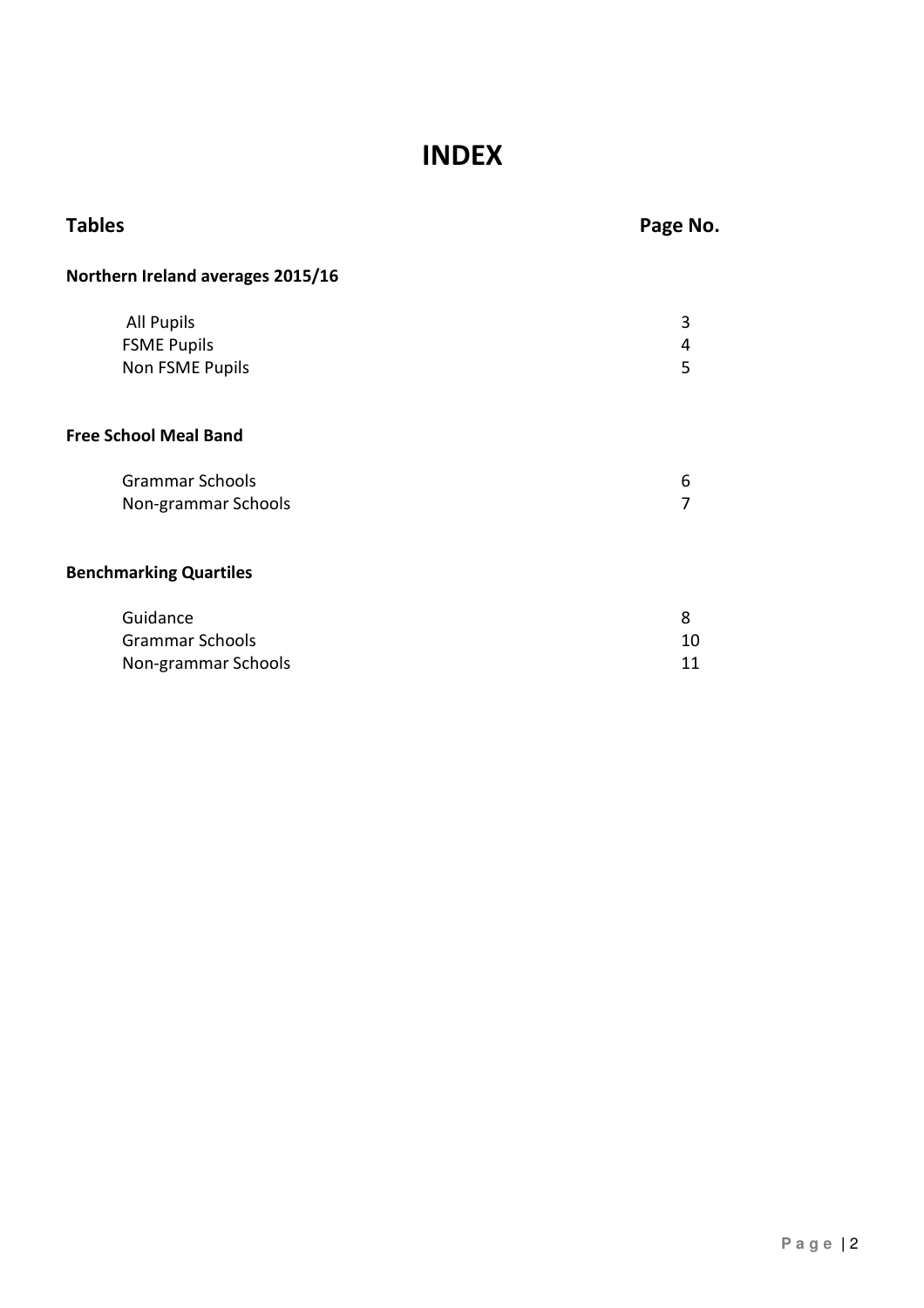# NORTHERN IRELAND AVERAGES 2015/16 ALL PUPILS

| Year <sub>12</sub>                                                                                                              | Grammar | Non-grammar |
|---------------------------------------------------------------------------------------------------------------------------------|---------|-------------|
| % of Year 12 pupils achieving 5 or more<br>GCSEs or equivalent at Grades A*-C                                                   | 96.6    | 72.7        |
| % of Year 12 pupils achieving 5 or more<br>GCSEs or equivalent at Grades A*-G                                                   | 99.8    | 97.6        |
| % of Year 12 pupils achieving no GCSEs or<br>equivalent                                                                         | 0.1     | 0.1         |
| % of Year 12 pupils achieving 7 or more<br>GCSEs or equivalent at Grades A*-C<br>including GCSE English and GCSE<br>mathematics | 91.0    | 41.9        |
| % of Year 12 pupils achieving 5 or more<br>GCSEs or equivalent at Grades A*-C<br>including GCSE English and GCSE<br>mathematics | 94.1    | 47.0        |
| Pupils in the final year of a level<br>3 (A level or equivalent) course                                                         | Grammar | Non-grammar |
| % of pupils entered for A levels or equivalent<br>and achieving 3 or more grades A*-C                                           | 76.3    | 51.5        |
| % of pupils entered for A levels or equivalent<br>and achieving 3 or more grades A*-E                                           | 96.5    | 82.3        |
| % of pupils entered for A levels or equivalent<br>and achieving 2 or more grades A*-E                                           | 99.5    | 96.1        |

 These are average performance figures for Grammar and Secondary (Non Grammar) schools. It follows therefore that individual schools will be above and below these averages. They provide a context within which a school can set its own aspirational targets, taking into account trends within the school itself. More detailed figures to assist in this process can be found in the pages that follow, along with guidance on how to interpret the analysis.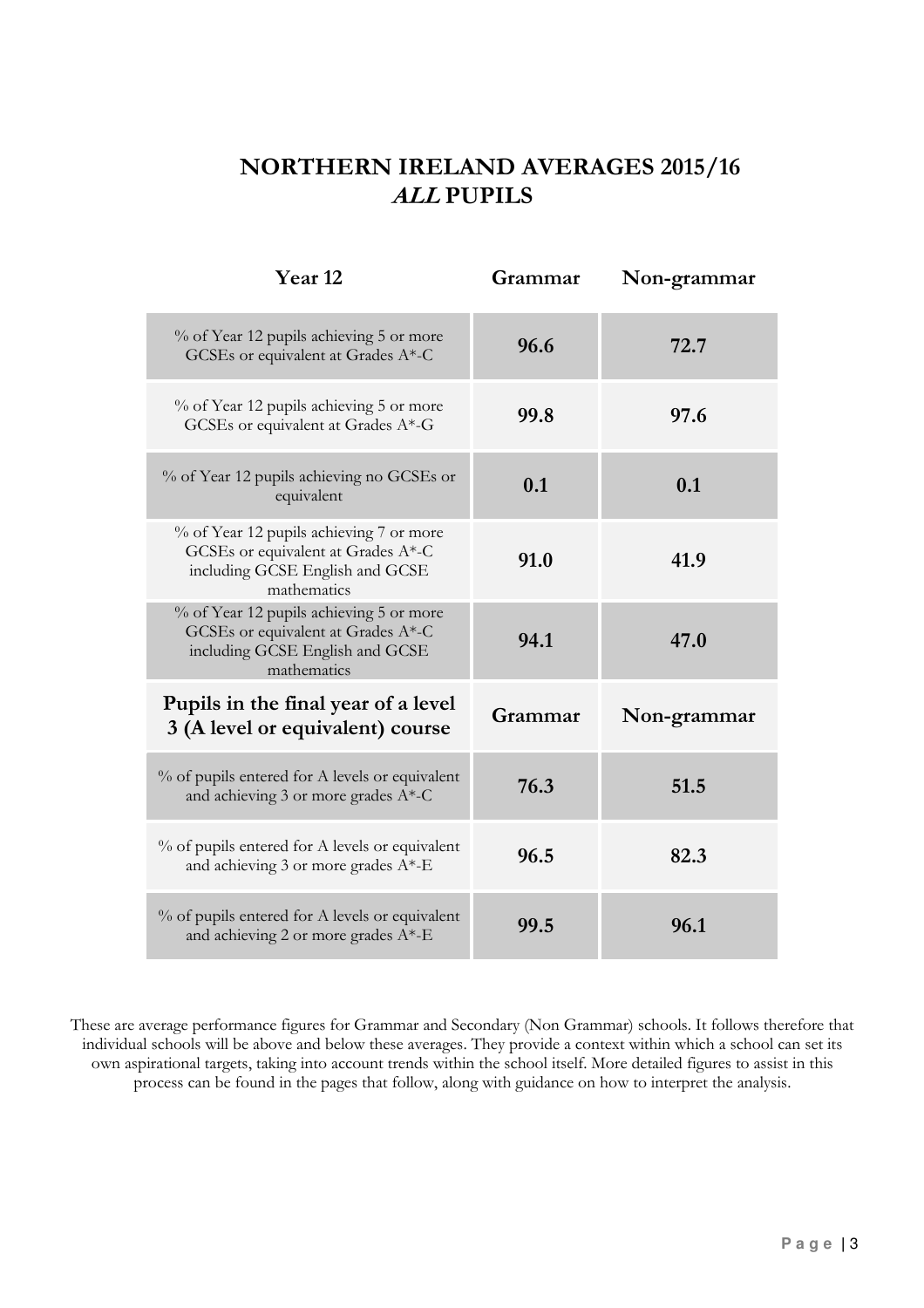# NORTHERN IRELAND AVERAGES 2015/16 FSME PUPILS

| Year <sub>12</sub>                                                                                                              | Grammar | Non-grammar |
|---------------------------------------------------------------------------------------------------------------------------------|---------|-------------|
| % of Year 12 pupils achieving 5 or more<br>GCSEs or equivalent at Grades A*-C                                                   | 89.8    | 64.0        |
| % of Year 12 pupils achieving 5 or more<br>GCSEs or equivalent at Grades A*-G                                                   | 99.5    | 96.2        |
| % of Year 12 pupils achieving no GCSEs or<br>equivalent                                                                         | $\ast$  | #           |
| % of Year 12 pupils achieving 7 or more<br>GCSEs or equivalent at Grades A*-C<br>including GCSE English and GCSE<br>mathematics | 80.1    | 30.9        |
| % of Year 12 pupils achieving 5 or more<br>GCSEs or equivalent at Grades A*-C<br>including GCSE English and GCSE<br>mathematics | 85.0    | 35.9        |
| Pupils in the final year of a level<br>3 (A level or equivalent) course                                                         | Grammar | Non-grammar |
| % of pupils entered for A levels or equivalent<br>and achieving 3 or more grades $A^*$ -C                                       | 68.4    | 45.9        |
| % of pupils entered for A levels or equivalent<br>and achieving 3 or more grades A*-E                                           | 94.4    | 76.8        |
| % of pupils entered for A levels or equivalent<br>and achieving 2 or more grades A*-E                                           | 99.0    | 93.7        |

 These are average performance figures for Grammar and Secondary (Non Grammar) schools. It follows therefore that individual schools will be above and below these averages. They provide a context within which a school can set its own aspirational targets, taking into account trends within the school itself. More detailed figures to assist in this process can be found in the pages that follow, along with guidance on how to interpret the analysis.

\* denotes fewer than 5 pupils

# figure not disclosed under rules of statistical disclosure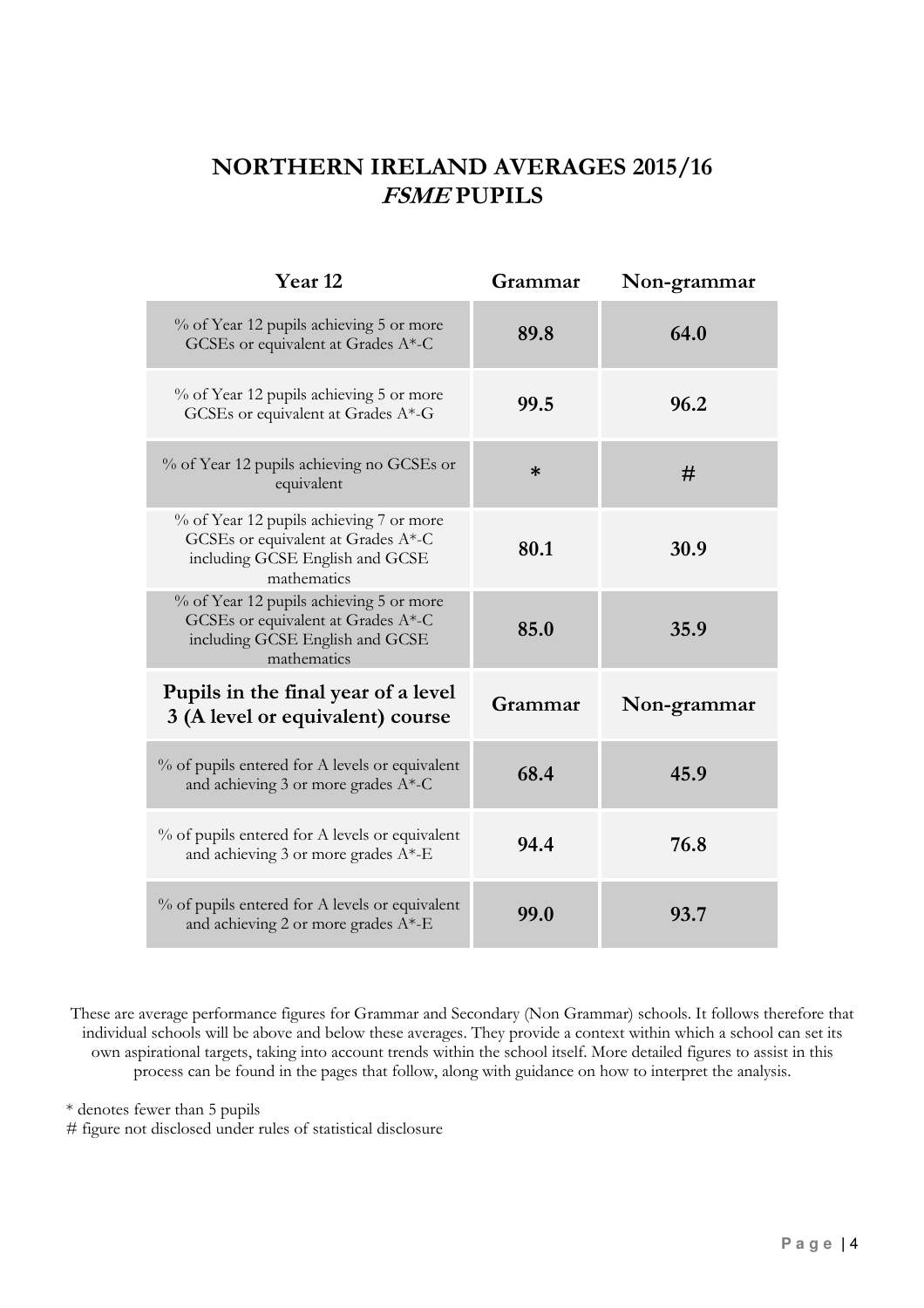# NORTHERN IRELAND AVERAGES 2015/16 NON FSME PUPILS

| Year <sub>12</sub>                                                                                                              | Grammar | Non-grammar |
|---------------------------------------------------------------------------------------------------------------------------------|---------|-------------|
| % of Year 12 pupils achieving 5 or more<br>GCSEs or equivalent at Grades A*-C                                                   | 97.6    | 77.9        |
| % of Year 12 pupils achieving 5 or more<br>GCSEs or equivalent at Grades A*-G                                                   | 99.9    | 98.4        |
| % of Year 12 pupils achieving no GCSEs or<br>equivalent                                                                         | 0.1     | 0.1         |
| % of Year 12 pupils achieving 7 or more<br>GCSEs or equivalent at Grades A*-C<br>including GCSE English and GCSE<br>mathematics | 92.8    | 48.4        |
| % of Year 12 pupils achieving 5 or more<br>GCSEs or equivalent at Grades A*-C<br>including GCSE English and GCSE<br>mathematics | 95.6    | 53.6        |
| Pupils in the final year of a level<br>3 (A level or equivalent) course                                                         | Grammar | Non-grammar |
| % of pupils entered for A levels or equivalent<br>and achieving 3 or more grades A*-C                                           | 77.1    | 53.8        |
| % of pupils entered for A levels or equivalent<br>and achieving 3 or more grades A*-E                                           | 96.8    | 84.5        |
| % of pupils entered for A levels or equivalent<br>and achieving 2 or more grades A*-E                                           | 99.6    | 97.0        |

 These are average performance figures for Grammar and Secondary (Non Grammar) schools. It follows therefore that individual schools will be above and below these averages. They provide a context within which a school can set its own aspirational targets, taking into account trends within the school itself. More detailed figures to assist in this process can be found in the pages that follow, along with guidance on how to interpret the analysis.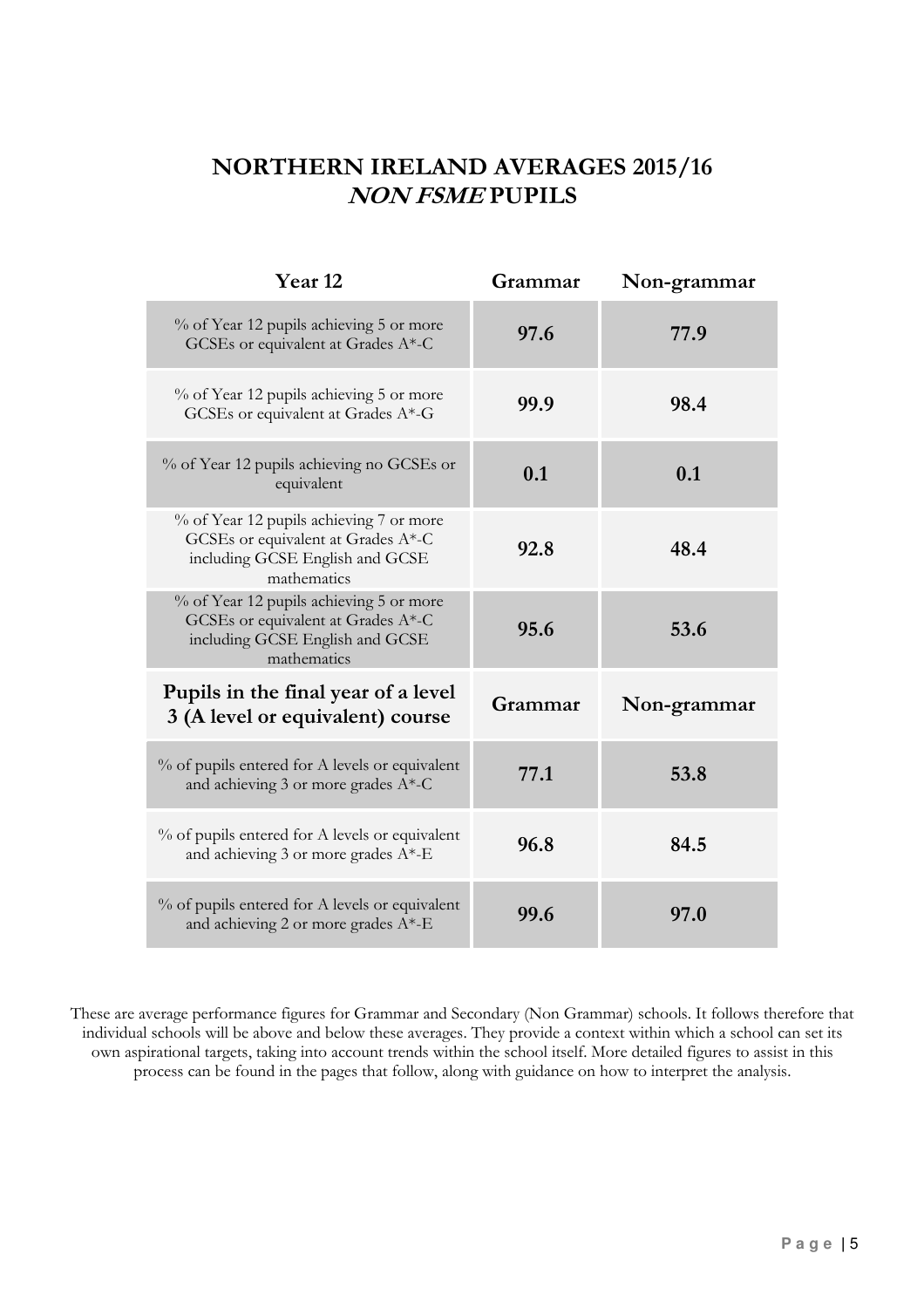### NI AVERAGES

# Grammar Schools by FSM Band

### Year 12 Pupils

| FSM Band%       | % of Year 12 pupils<br>achieving 5 or more<br>GCSEs or<br>equivalent at<br>Grades A*-C | % of Year 12 pupils<br>achieving 5 or more<br><b>GCSEs</b> or<br>equivalent at<br>Grades A*-G | % of Year 12 pupils<br>achieving 7 or more<br>GCSEs or<br>equivalent at<br>Grades A*-C<br>including GCSE<br><b>English and GCSE</b><br>mathematics | % of Year 12 pupils<br>achieving 5 or more<br>GCSEs or<br>equivalent at<br>Grades A*-C<br>including GCSE<br><b>English and GCSE</b><br>mathematics |
|-----------------|----------------------------------------------------------------------------------------|-----------------------------------------------------------------------------------------------|----------------------------------------------------------------------------------------------------------------------------------------------------|----------------------------------------------------------------------------------------------------------------------------------------------------|
| $0.00 - 9.99\%$ | 97.9                                                                                   | 100.0                                                                                         | 93.8                                                                                                                                               | 96.2                                                                                                                                               |
| 10.00-19.99%    | 97.7                                                                                   | 99.8                                                                                          | 92.3                                                                                                                                               | 95.7                                                                                                                                               |
| $20.00\%+$      | 91.3                                                                                   | 99.5                                                                                          | 82.6                                                                                                                                               | 86.4                                                                                                                                               |

### Pupils in final year of a level 3 (A level or equivalent) course of study

|                   | $%$ of pupils entered for A | $%$ of pupils entered for A | $%$ of pupils entered for A |  |
|-------------------|-----------------------------|-----------------------------|-----------------------------|--|
| FSM Band%         | levels or equivalent and    | levels or equivalent and    | levels or equivalent and    |  |
|                   | achieving 3 or more grades  | achieving 3 or more grades  | achieving 2 or more grades  |  |
|                   | $A^*$ -C                    | $A^*$ -E                    | $A^*$ -E                    |  |
| $0.00 - 9.99\%$   | 77.1                        | 96.4                        | 99.6                        |  |
| $10.00 - 19.99\%$ | 77 2.                       | 96.9                        | 99.5                        |  |
| $20.00\% +$       | 72.3                        | 95.8                        | 99.3                        |  |

 Please note that some of the FSM bandings have changed from previous years to reflect an increase in the number of pupils with FSME. See paragraph 13 of the circular for more information.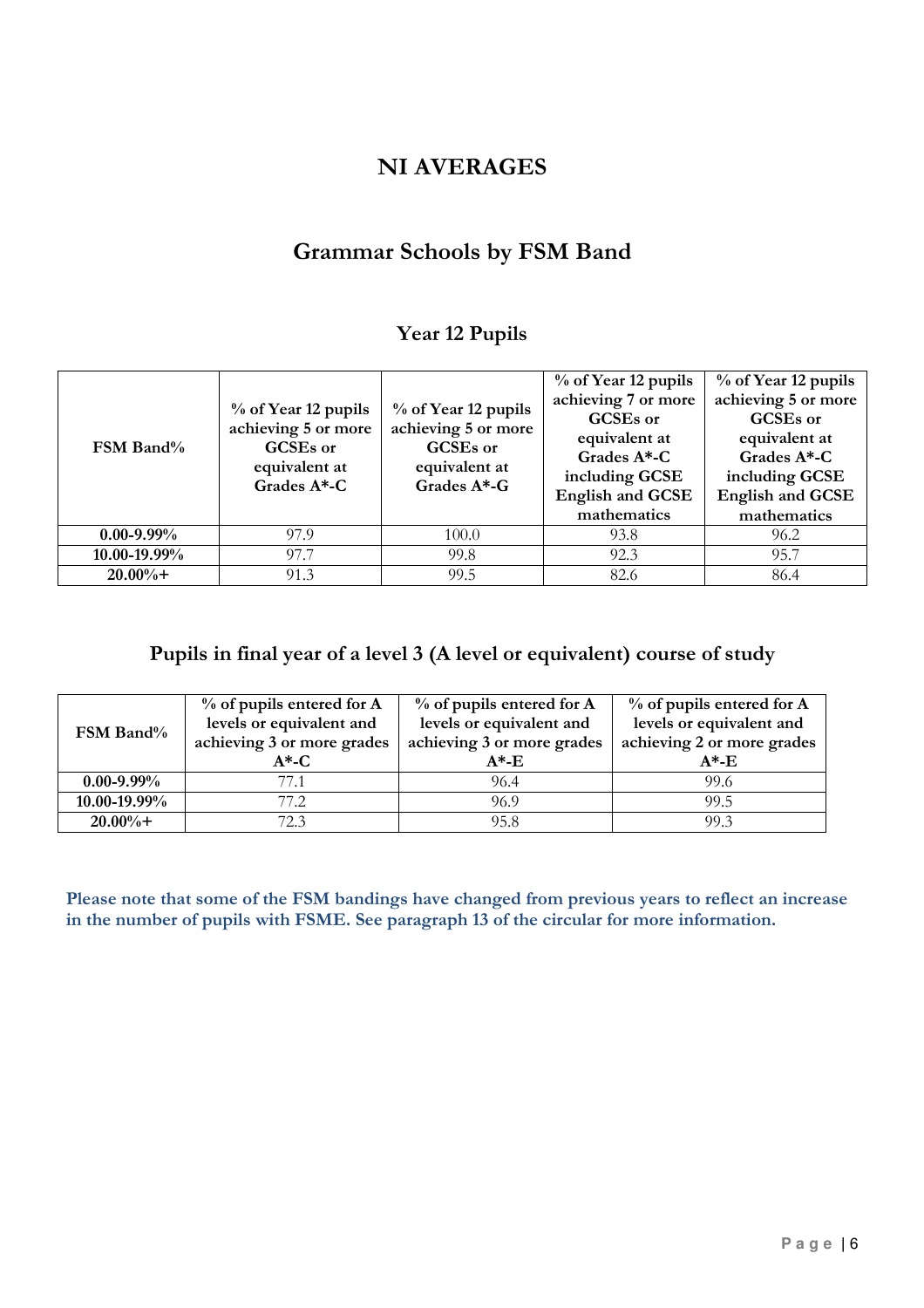# Non-Grammar Schools by FSM Band

| FSM Band%   | % of Year 12 pupils<br>achieving 5 or more<br>GCSEs or<br>equivalent at<br>Grades $A^*$ -C | % of Year 12 pupils<br>achieving 5 or more<br>GCSEs or<br>equivalent at<br>Grades A*-G | % of Year 12 pupils<br>achieving 7 or more<br>GCSEs or<br>equivalent at<br>Grades A*-C<br>including GCSE<br><b>English and GCSE</b><br>mathematics | % of Year 12 pupils<br>achieving 5 or more<br>GCSEs or<br>equivalent at<br>Grades A*-C<br>including GCSE<br><b>English and GCSE</b><br>mathematics |
|-------------|--------------------------------------------------------------------------------------------|----------------------------------------------------------------------------------------|----------------------------------------------------------------------------------------------------------------------------------------------------|----------------------------------------------------------------------------------------------------------------------------------------------------|
| 00.00-29.99 | 75.4                                                                                       | 98.3                                                                                   | 49.3                                                                                                                                               | 54.1                                                                                                                                               |
| 30.00-39.99 | 70.4                                                                                       | 97.6                                                                                   | 39.2                                                                                                                                               | 45.0                                                                                                                                               |
| 40.00-49.99 | 73.8                                                                                       | 97.2                                                                                   | 41.3                                                                                                                                               | 45.7                                                                                                                                               |
| $50.00+$    | 71.2                                                                                       | 97.3                                                                                   | 36.8                                                                                                                                               | 42.1                                                                                                                                               |

### Year 12 Pupils

### Pupils in final year of a level 3 (A level or equivalent) course of study

| <b>FSM Band</b> % | $%$ of pupils entered for A<br>levels or equivalent and<br>achieving 3 or more grades<br>$A^{\ast}$ -C | $%$ of pupils entered for A<br>levels or equivalent and<br>achieving 3 or more grades<br>$A^*$ -E | % of pupils entered for A<br>levels or equivalent and<br>achieving 2 or more grades<br>$A^{\ast}$ -E |
|-------------------|--------------------------------------------------------------------------------------------------------|---------------------------------------------------------------------------------------------------|------------------------------------------------------------------------------------------------------|
| 00.00-29.99       | 60.0                                                                                                   | 87.0                                                                                              | 97.6                                                                                                 |
| 30.00-39.99       | 50.0                                                                                                   | 82.9                                                                                              | 97.1                                                                                                 |
| 40.00-49.99       | 53.7                                                                                                   | 83.9                                                                                              | 97.6                                                                                                 |
| $50.00+$          | 42.7                                                                                                   | 75.7                                                                                              | 92.4                                                                                                 |

 Please note that some of the FSM bandings have changed from previous years to reflect an increase in the number of pupils with FSME. See paragraph 13 of the circular for more information.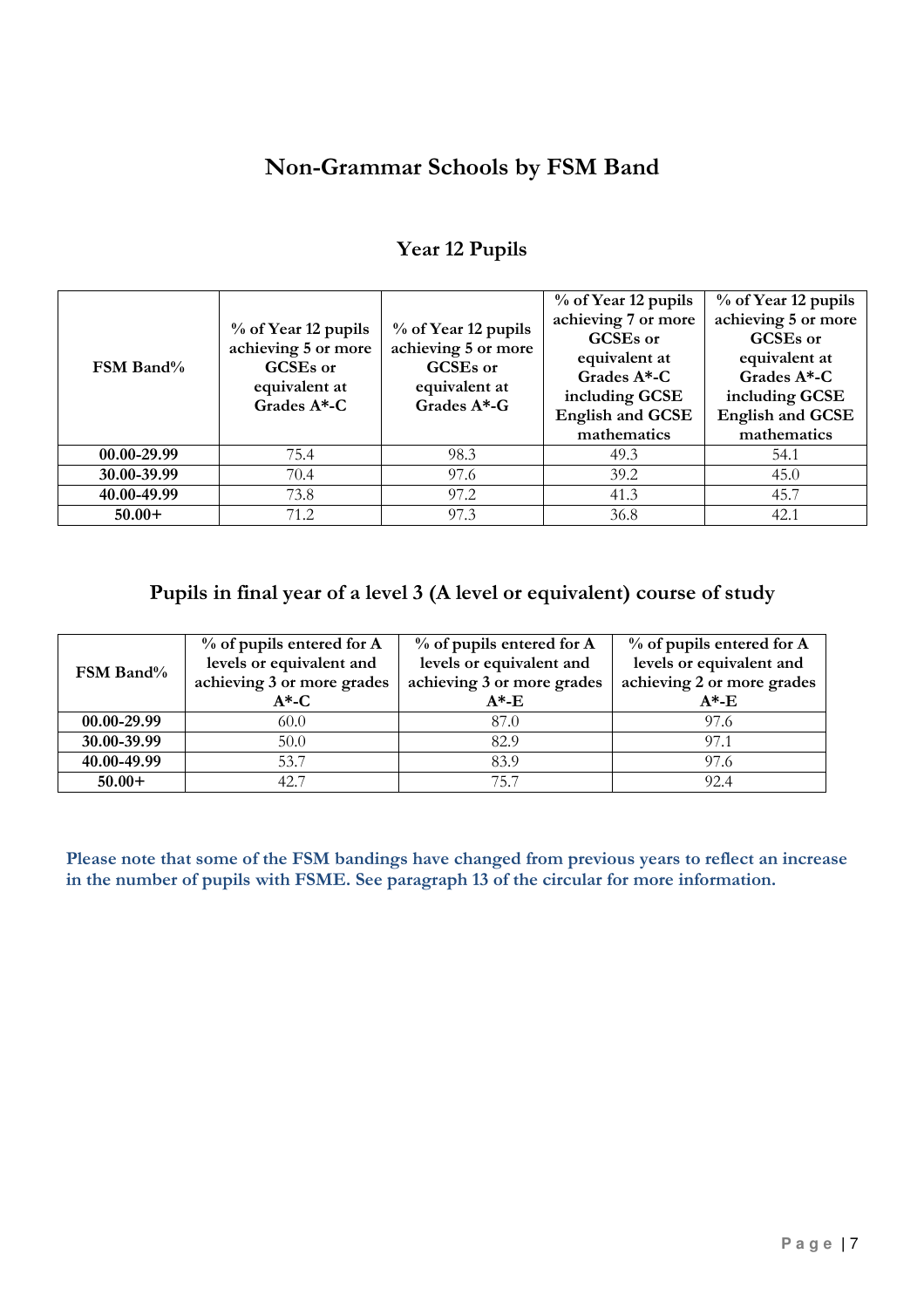# BENCHMARKING: QUARTILES 2015/16

### Guidance on interpreting the tables

### Individual schools are not identified in the data.

The tables have been constructed using the following method:

- • Schools have been grouped together according to the proportion of pupils entitled to free school meals.
- Please note that some of the FSM bandings have changed from previous years to reflect an increase in the number of pupils with FSME. See paragraph 13 of the circular for more information.
- • Within each group the school results have been ranked from the lowest performing school to the highest.
- • The data within each table is presented in terms of:
	- lower quartile
	- median
	- upper quartile
	- 95<sup>th</sup> percentile
- • The lower quartile figures in each line of a table are the actual results of the school which was a quarter of the way up the scale, i.e. the results achieved or bettered by 75% of schools in the group.
- • The median figures are the actual results of the school in the middle of the scale, i.e. the results achieved or bettered by 50% of schools in the group.
- • The upper quartile figures are the actual results of the school three quarters of the way up the scale, i.e. the results achieved or bettered by 25% of schools in the group.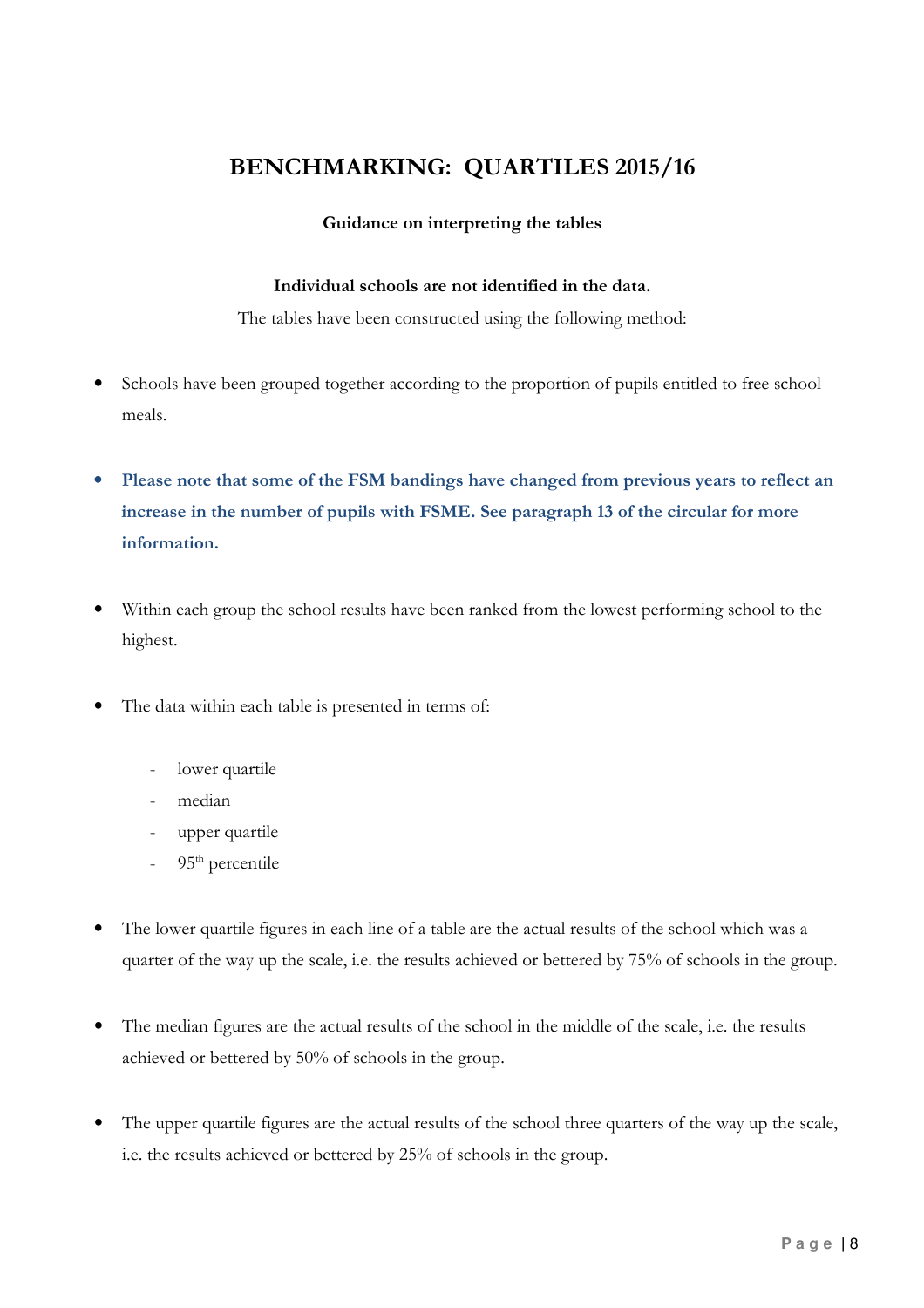• The 95<sup>th</sup> percentile figures are the actual results of the school 95% of the way up the scale, i.e. the results achieved or bettered by the top 5% of schools in the group.

 You may also find the following (fictional) example useful in understanding how the benchmarking data have been calculated.

### Example

A Secondary (Non-Grammar) school has 15% of children entitled to free school meals, and 41.2% of their year 12 pupils achieved 5 or more GCSEs or equivalent at grades A\*C including English and mathematics. To compare their result in this indicator, the school would look at the table for nongrammar schools with 0 29.99% Free School Meals. It has been partly reproduced below:

| Schools with $0 - 29.99\%$ of children entitled to free school meals (48 Schools):- |  |
|-------------------------------------------------------------------------------------|--|
|                                                                                     |  |

|                                                                                                                                                                                                                        |                                                    | Lower<br>quartile                                                                                  | Median          | Upper<br>quartile                                                                                                                                                                     | 95 <sup>th</sup><br>Percentile |
|------------------------------------------------------------------------------------------------------------------------------------------------------------------------------------------------------------------------|----------------------------------------------------|----------------------------------------------------------------------------------------------------|-----------------|---------------------------------------------------------------------------------------------------------------------------------------------------------------------------------------|--------------------------------|
| % of pupils doing A levels or equivalents<br>achieving 2 or more grades A*-E                                                                                                                                           |                                                    | 93.8                                                                                               | 96.8            | 100.0                                                                                                                                                                                 | 100.0                          |
| % of Year 12 pupils achieving 5 or more<br>GCSEs or equivalent at Grades A*-C<br>including English and mathematics                                                                                                     |                                                    | 25.8                                                                                               | 36.6            | 44.2                                                                                                                                                                                  | 54.2                           |
| % of Year 12 pupils achieving 5 or more<br>GCSEs or equivalent at Grades A*-C                                                                                                                                          |                                                    | 40.3                                                                                               | 50 <sub>k</sub> | 62.9                                                                                                                                                                                  | 71.4                           |
|                                                                                                                                                                                                                        |                                                    |                                                                                                    |                 |                                                                                                                                                                                       |                                |
| The median is the<br>middle value when all<br>the results are ranked<br>in ascending order. In<br>this example, the 24 <sup>th</sup><br>school has a result of<br>36.6%, lower than the<br>school's result of<br>41.2% | result of 41.2% -<br>this places it<br>between the | The school has a<br>median and upper<br>quartile of results<br>of schools in the<br>same FSM band. |                 | The top 25% of<br>schools in this<br><b>FSM band achieve</b><br>at least 44.2% - this<br>could form the<br>basis of a target for<br>the school, with<br>41.2% currently<br>achieving. |                                |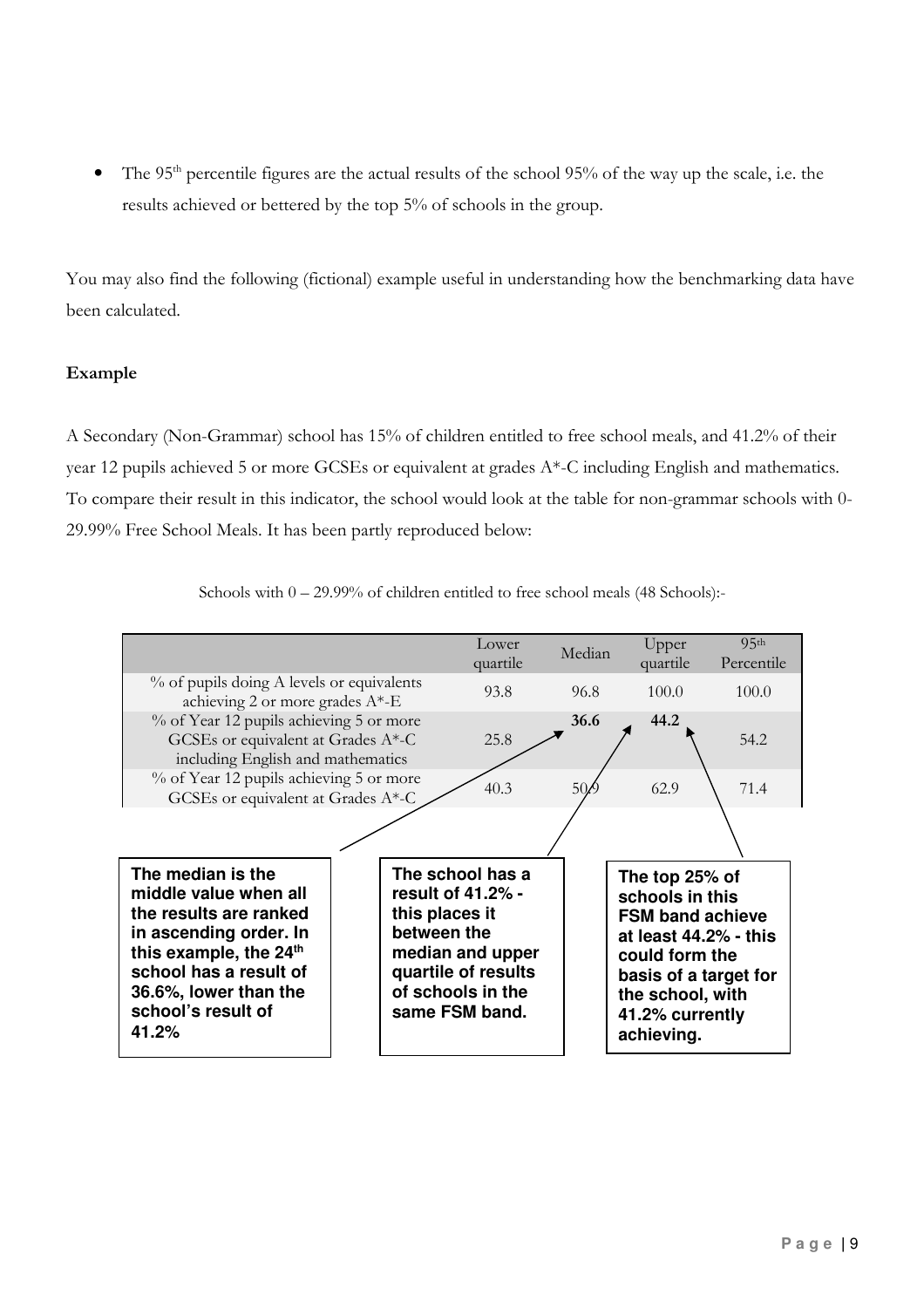# GRAMMAR SCHOOLS by FSM Quartiles

|                                                                                                                            | Lower<br>quartile | Median | Upper<br>quartile | 95 <sup>th</sup><br>Percentile |
|----------------------------------------------------------------------------------------------------------------------------|-------------------|--------|-------------------|--------------------------------|
| % of pupils doing A levels or equivalents<br>achieving 3 or more grades $A^*$ -C                                           | 71.1              | 77.7   | 84.2              | 88.8                           |
| % of Year 12 pupils achieving 7 or more<br>GCSEs or equivalent at Grades A*-C                                              | 92.6              | 96.4   | 97.4              | 98.9                           |
| % of Year 12 pupils achieving 7 or more<br>GCSEs or equivalent at Grades A*-C<br>including GCSE English and GCSE maths     | 90.5              | 96.0   | 97.1              | 98.9                           |
| % of Year 12 pupils achieving 5 or more<br>GCSEs or equivalent at Grades A*-C                                              | 97.1              | 98.1   | 99.4              | 100.0                          |
| % of Year 12 pupils achieving 5 or more<br>GCSEs or equivalent at Grades $A^*$ -C<br>including GCSE English and GCSE maths | 94.9              | 97.1   | 99.2              | 100.0                          |

Schools with  $0.00 - 9.99\%$  of children entitled to free school meals  $(23 \text{ schools}^1)$ :

Schools with  $10.00 - 19.99\%$  of children entitled to free school meals  $(30 \text{ schools}!)$ :

|                                                                                                                        | Lower<br>quartile | Median | Upper<br>quartile | 95 <sub>th</sub><br>Percentile |
|------------------------------------------------------------------------------------------------------------------------|-------------------|--------|-------------------|--------------------------------|
| % of pupils doing A levels or equivalents<br>achieving 3 or more grades $A^*$ -C                                       | 71.1              | 76.1   | 82.6              | 90.8                           |
| % of Year 12 pupils achieving 7 or more<br>GCSEs or equivalent at Grades $A^*$ -C                                      | 91.9              | 95.3   | 97.5              | 99.2                           |
| % of Year 12 pupils achieving 7 or more<br>GCSEs or equivalent at Grades A*-C<br>including GCSE English and GCSE maths | 90.3              | 93.9   | 95.9              | 99.2                           |
| % of Year 12 pupils achieving 5 or more<br>GCSEs or equivalent at Grades A*-C                                          | 96.8              | 98.1   | 100.0             | 100.0                          |
| % of Year 12 pupils achieving 5 or more<br>GCSEs or equivalent at Grades A*-C<br>including GCSE English and GCSE maths | 93.9              | 96.8   | 98.3              | 100.0                          |

Schools with  $20 + \%$  of children entitled to free school meals (12 schools<sup>1</sup>):-

|                                                                                                                        | Lower<br>quartile | Median | Upper<br>quartile | 95 <sub>th</sub><br>Percentile |
|------------------------------------------------------------------------------------------------------------------------|-------------------|--------|-------------------|--------------------------------|
| % of pupils doing A levels or equivalents<br>achieving 3 or more grades $A^*$ -C                                       | 65.8              | 70.9   | 80.4              | 81.0                           |
| % of Year 12 pupils achieving 7 or more<br>GCSEs or equivalent at Grades A*-C                                          | 68.0              | 90.0   | 95.9              | 98.0                           |
| % of Year 12 pupils achieving 7 or more<br>GCSEs or equivalent at Grades A*-C<br>including GCSE English and GCSE maths | 66.7              | 87.5   | 93.9              | 96.8                           |
| % of Year 12 pupils achieving 5 or more<br>GCSEs or equivalent at Grades A*-C                                          | 79.1              | 97.1   | 98.0              | 99.5                           |
| % of Year 12 pupils achieving 5 or more<br>GCSEs or equivalent at Grades A*-C<br>including GCSE English and GCSE maths | 74.5              | 92.2   | 94.9              | 97.6                           |

<sup>1</sup> This figure represents the number of schools who entered candidates for GCSEs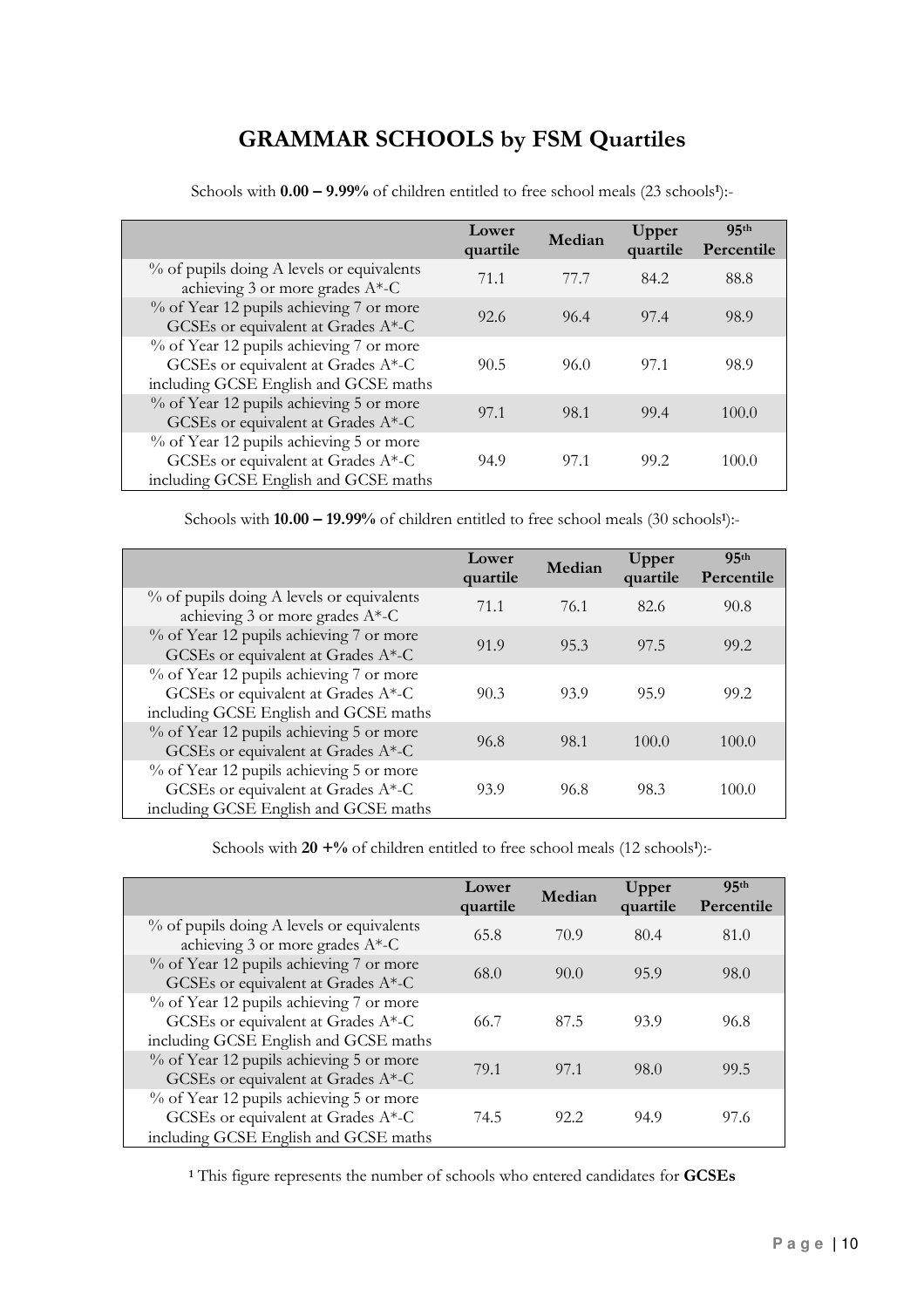# NON GRAMMAR SCHOOLS by FSM Quartiles

|                                                                                                                        | Lower<br>quartile | Median | Upper    | 95 <sup>th</sup> |
|------------------------------------------------------------------------------------------------------------------------|-------------------|--------|----------|------------------|
|                                                                                                                        |                   |        | quartile | Percentile       |
| % of pupils doing A levels or equivalents<br>achieving 3 or more grades $A^*$ -C                                       | 48.6              | 56.1   | 65.4     | 75.0             |
| % of pupils doing A levels or equivalents<br>achieving 2 or more grades $A^*$ -E                                       | 96.3              | 99.0   | 100.0    | 100.0            |
| % of Year 12 pupils achieving 5 or more GCSEs<br>or equivalent at Grades A*-C including GCSE<br>English and GCSE maths | 46.7              | 56.6   | 63.2     | 78.6             |
| % of Year 12 pupils achieving 5 or more GCSEs<br>or equivalent at Grades A*-C                                          | 68.2              | 75.8   | 89.8     | 95.7             |
| % of Year 12 pupils achieving 5 or more GCSEs<br>or equivalent at Grades A*-G                                          | 98.4              | 99.4   | 100.0    | 100.0            |
| % of Year 12 pupils achieving 1 or more GCSEs<br>or equivalent                                                         | 100.0             | 100.0  | 100.0    | 100.0            |

Schools with  $0.00 - 29.99\%$  of children entitled to free school meals (33 Schools<sup>1</sup>):-

Schools 30.00 – 39.99% of children entitled to free school meals (37 Schools<sup>1</sup>):-

|                                                                                                                        | Lower<br>quartile | Median | Upper<br>quartile | 95 <sup>th</sup><br>Percentile |
|------------------------------------------------------------------------------------------------------------------------|-------------------|--------|-------------------|--------------------------------|
| % of pupils doing A levels or equivalents<br>achieving 3 or more grades $A^*$ -C                                       | 41.4              | 46.7   | 60.0              | 71.7                           |
| % of pupils doing A levels or equivalents<br>achieving 2 or more grades $A^*$ -E                                       | 95.0              | 98.0   | 100.0             | 100.0                          |
| % of Year 12 pupils achieving 5 or more<br>GCSEs or equivalent at Grades A*-C<br>including GCSE English and GCSE maths | 36.8              | 43.5   | 49.2              | 65.2                           |
| % of Year 12 pupils achieving 5 or more<br>GCSEs or equivalent at Grades A*-C                                          | 59.6              | 72.3   | 83.2              | 93.3                           |
| % of Year 12 pupils achieving 5 or more<br>GCSEs or equivalent at Grades A*-G                                          | 94.2              | 98.1   | 100.0             | 100.0                          |
| % of Year 12 pupils achieving 1 or more<br>GCSEs or equivalent                                                         | 100.0             | 100.0  | 100.0             | 100.0                          |

Schools with  $40.00 - 49.99\%$  of children entitled to free school meals  $(28$  Schools<sup>1</sup>):-

|                                                                                                                        | Lower<br>quartile | Median | Upper<br>quartile | 95 <sup>th</sup><br>Percentile |
|------------------------------------------------------------------------------------------------------------------------|-------------------|--------|-------------------|--------------------------------|
| % of pupils doing A levels or equivalents<br>achieving 3 or more grades $A^*$ -C                                       | 37.8              | 53.3   | 63.4              | 71.4                           |
| % of pupils doing A levels or equivalents<br>achieving 2 or more grades A*-E                                           | 96.3              | 99.2   | 100.0             | 100.0                          |
| % of Year 12 pupils achieving 5 or more<br>GCSEs or equivalent at Grades A*-C<br>including GCSE English and GCSE maths | 32.2.             | 45.8   | 58.0              | 77.3                           |
| % of Year 12 pupils achieving 5 or more<br>GCSEs or equivalent at Grades A*-C                                          | 63.9              | 76.6   | 84.2              | 100.0                          |
| % of Year 12 pupils achieving 5 or more<br>GCSEs or equivalent at Grades A*-G                                          | 95.1              | 98.9   | 100.0             | 100.0                          |
| % of Year 12 pupils achieving 1 or more<br>GCSEs or equivalent                                                         | 100.0             | 100.0  | 100.0             | 100.0                          |

<sup>1</sup> This figure represents the number of schools who entered candidates for **GCSEs**.